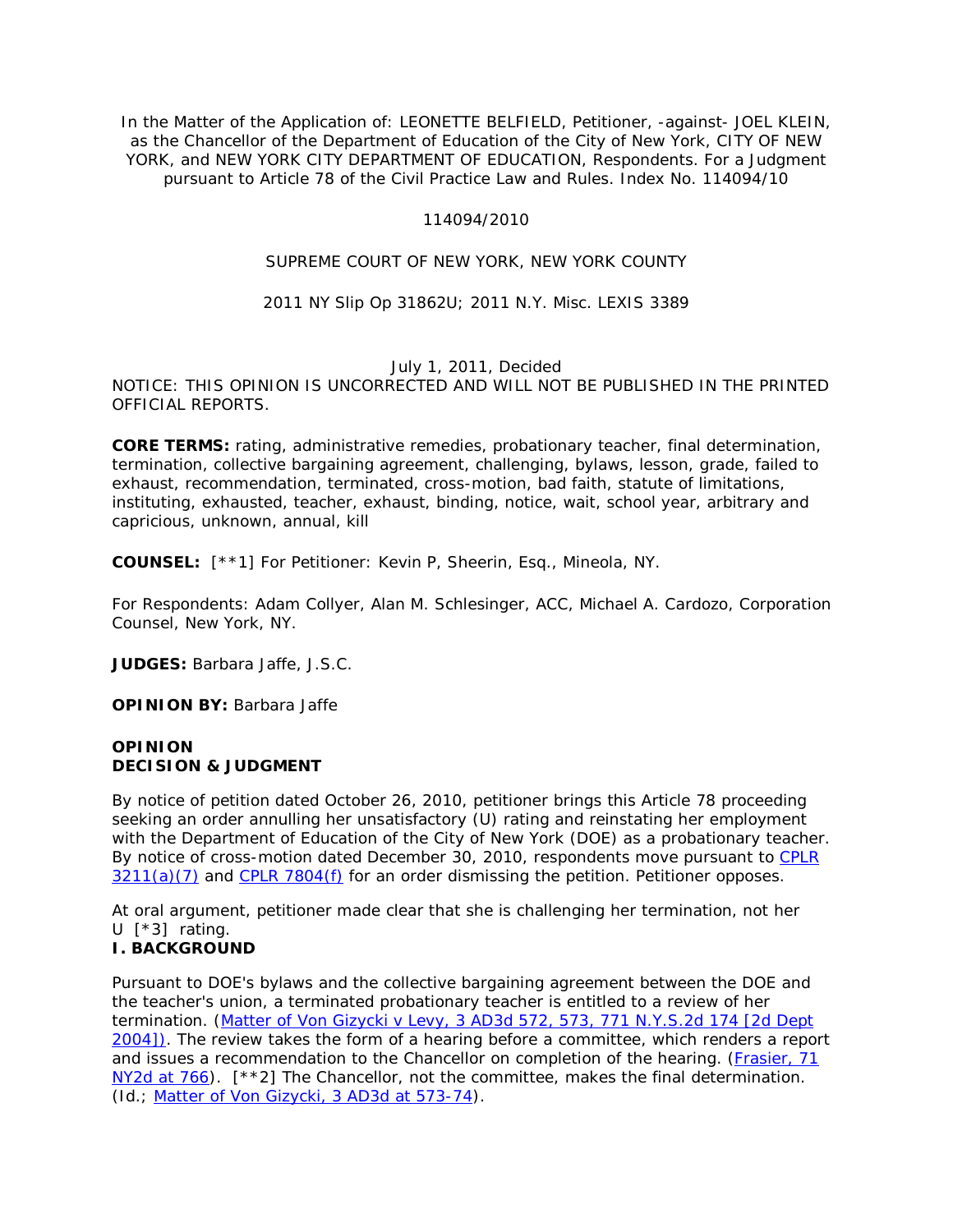In November of 1997, petitioner began working for the Board of Education of the City of New York, which is now the DOE, as a General Education Paraprofessional. (Pet, Exh. A). In 2006, she began her teaching career as a probationary teacher in the first grade at Public School 110 in Manhattan. (Pet., Exh. A). For the 2006 to 2007, 2007 to 2008, and 2008 to 2009 academic years, she received satisfactory (S) ratings on her annual evaluations. (*Id*., Exh. B).

In 2009, petitioner was assigned to teach the second grade. (*Id*.). On June 28, 2010, she received a U rating on her annual evaluation for the 2009 to 2010 academic year due to her poor performance in the following areas: "[p]rofessional attitude and professional growth," "[r]esourcefulness and initiative," "[p]lanning and preparation of work," "[s]kill in adapting instruction to individual needs and capacities," "[e]ffective use of appropriate methods and techniques," and "[s]kill in making class lessons interesting to pupils." (*Id*., Exh. C). This rating was based on "Formal Observation Reports" completed on November 4, [\*\*3] 2009, December 22, 2009, and April 7, 2010. (*Id*.).

On an unknown date thereafter, petitioner was terminated. (*Id*.). Subsequently, she [\*4] invoked her administrative remedies under DOE's bylaws and the collective bargaining agreement, although the Chancellor has yet to make his final determination. (Respondents' Mem. of Law).

By affidavit dated January 11, 2011, petitioner describes the principal's conduct toward her during the 2009 to 2010 school year. (Affirmation of Kevin P. Sheerin, Esq. in Opposition to Cross-Motion, dated Jan. 11, 2011 [Sheerin Aff. in Opp.], Exh. A). Specifically, she states that she was not offered offsite professional development during the 2009 to 2010 academic school year even though her colleagues were, and that the principal stopped attending grade level meetings in which she actively participated, never asked to see her lesson plans, informally observed her and gave her positive feedback, which included a "brief description of the lesson which shows how [she] made students interested in the class lessons, and failed to observe her after March 15, 2010. (*Id*.).

On an unknown date, Melanie Levy Fagelson, a Literacy Coach with whom petitioner worked between September [\*\*4] of 2009 and June of 2010, wrote a letter of recommendation for petitioner, which provides in pertinent part that petitioner has a strong work ethic, that she cares for and challenges her students, and that she is a "joyful, collaborative teacher." (*Id*, Exh. B).

# **II. CONTENTIONS**

In light of the fact that she had never before received a U rating during her 14 years of employment with DOE, petitioner contends that her U rating and consequent termination were arbitrary and capricious. (Pet.). She also argues that she was required to bring this proceeding despite having not exhausted her administrative remedies, as there is a fourmonth statute of limitations for Article 78 actions. (*Id*.).

[\*5] Respondents seek dismissal of this proceeding on the ground that petitioner has failed to exhaust her administrative remedies, and that her failure to do so bars the proceeding regardless of its timeliness. (Respondents' Mem. of Law). And, even if the petition were not barred, they contend that it must be dismissed on its merits, as petitioner has demonstrated neither that the U rating was arbitrary and capricious nor that it was issued in bad faith. (*Id*).

In opposition to the cross-motion, and in reply, [\*\*5] petitioner offers her affidavit of January 11, 2011 and Fagelson's recommendation letter to demonstrate the principal's bad faith in issuing her U rating. (Sheerin Aff. in Opp.). She contends that the principal's actions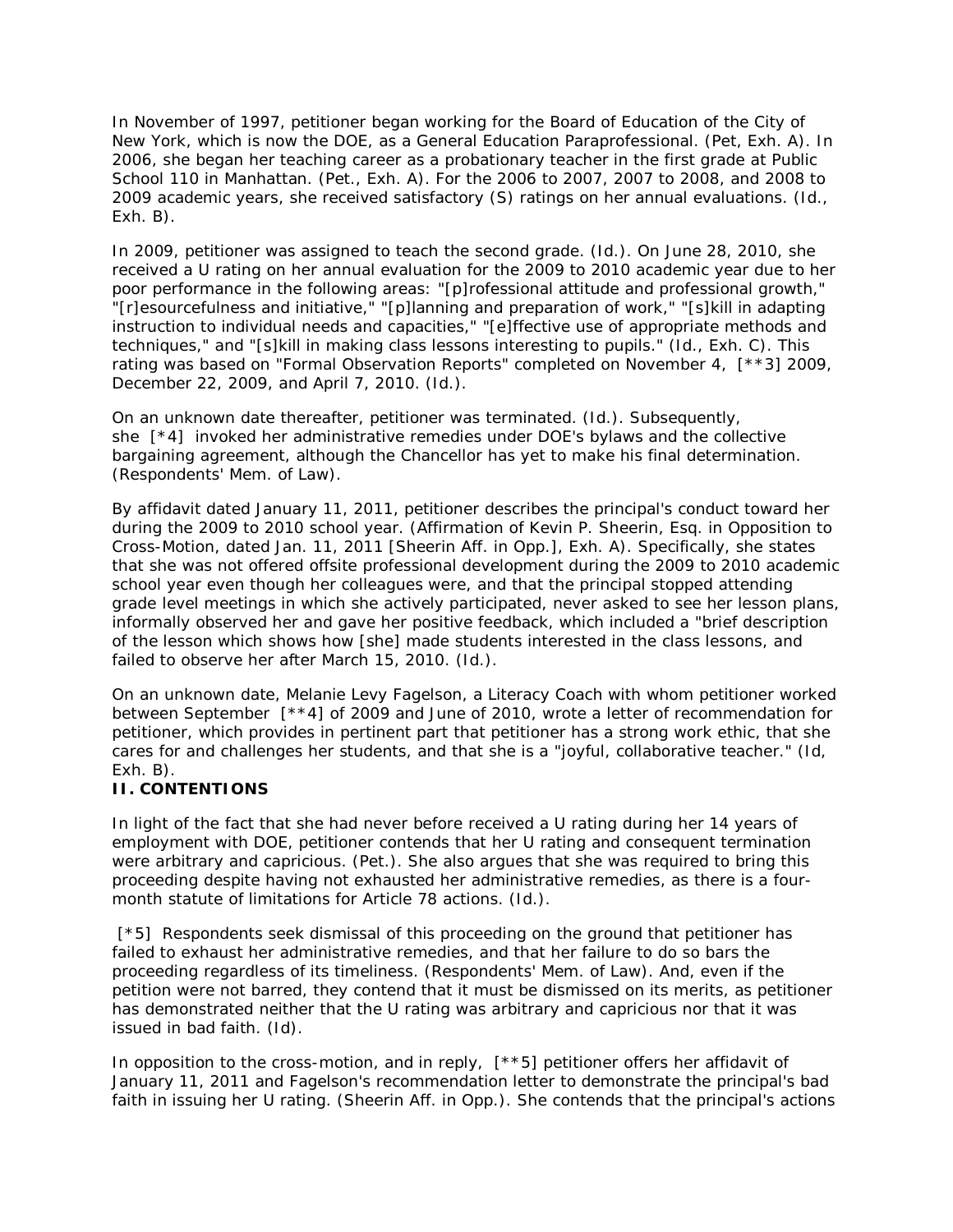described in her affidavit evidence the principal's bad faith, as she gave her a U rating after placing her in the second grade without providing her with the professional development and guidance necessary to permit her to learn the new curriculum. (*Id*., Exh. A). **III. ANALYSIS**

Pursuant to [CPLR 217\(1\),](http://www.lexisnexis.com.ezproxy.strose.edu/lnacui2api/mungo/lexseestat.do?bct=A&risb=21_T12448327745&homeCsi=9095&A=0.5393658866787943&urlEnc=ISO-8859-1&&citeString=N.Y.%20C.P.L.R.%20217&countryCode=USA) an Article 78 proceeding must be commenced within four months after the challenged determination becomes final and binding. "An administrative determination becomes final and binding when two requirements are met: completeness (finality) of the determination and exhaustion of administrative remedies." (*[Walton v New](http://www.lexisnexis.com.ezproxy.strose.edu/lnacui2api/mungo/lexseestat.do?bct=A&risb=21_T12448327745&homeCsi=9095&A=0.5393658866787943&urlEnc=ISO-8859-1&&citeString=8%20N.Y.3d%20186,%20194&countryCode=USA)  York Slate Dept. of Corr. Servs*[., 8 NY3d 186, 194, 863 N.E.2d 1001, 831 N.Y.S.2d 749](http://www.lexisnexis.com.ezproxy.strose.edu/lnacui2api/mungo/lexseestat.do?bct=A&risb=21_T12448327745&homeCsi=9095&A=0.5393658866787943&urlEnc=ISO-8859-1&&citeString=8%20N.Y.3d%20186,%20194&countryCode=USA)  [\[2007\];](http://www.lexisnexis.com.ezproxy.strose.edu/lnacui2api/mungo/lexseestat.do?bct=A&risb=21_T12448327745&homeCsi=9095&A=0.5393658866787943&urlEnc=ISO-8859-1&&citeString=8%20N.Y.3d%20186,%20194&countryCode=USA) *[Matter of Brown v New York State Racing & Wagering Bd](http://www.lexisnexis.com.ezproxy.strose.edu/lnacui2api/mungo/lexseestat.do?bct=A&risb=21_T12448327745&homeCsi=9095&A=0.5393658866787943&urlEnc=ISO-8859-1&&citeString=60%20A.D.3d%20107,%20112&countryCode=USA)*, 60 AD3d 107, 112, 871 [N.Y.S.2d 623 \[2d Dept 2009\]\).](http://www.lexisnexis.com.ezproxy.strose.edu/lnacui2api/mungo/lexseestat.do?bct=A&risb=21_T12448327745&homeCsi=9095&A=0.5393658866787943&urlEnc=ISO-8859-1&&citeString=60%20A.D.3d%20107,%20112&countryCode=USA) Therefore, generally, and with certain exceptions not pertaining here, "one who objects to the act of an administrative agency must exhaust available administrative remedies before being permitted to litigate in a [\*\*6] court of law." (*[Lehigh Portland Cement Co. v New York State Dept. of Envtl. Conservation](http://www.lexisnexis.com.ezproxy.strose.edu/lnacui2api/mungo/lexseestat.do?bct=A&risb=21_T12448327745&homeCsi=9095&A=0.5393658866787943&urlEnc=ISO-8859-1&&citeString=87%20N.Y.2d%20136,%20140&countryCode=USA)*, 87 N.Y.2d 136, [140, 661 N.E.2d 961, 638 N.Y.S.2d 388 \[1995\];](http://www.lexisnexis.com.ezproxy.strose.edu/lnacui2api/mungo/lexseestat.do?bct=A&risb=21_T12448327745&homeCsi=9095&A=0.5393658866787943&urlEnc=ISO-8859-1&&citeString=87%20N.Y.2d%20136,%20140&countryCode=USA) *Sumner v Hogan*[, 73 AD3d 618, 619, 901](http://www.lexisnexis.com.ezproxy.strose.edu/lnacui2api/mungo/lexseestat.do?bct=A&risb=21_T12448327745&homeCsi=9095&A=0.5393658866787943&urlEnc=ISO-8859-1&&citeString=73%20A.D.3d%20618,%20619&countryCode=USA)  [N.Y.S.2d 236 \[1st Dept 2010\]\).](http://www.lexisnexis.com.ezproxy.strose.edu/lnacui2api/mungo/lexseestat.do?bct=A&risb=21_T12448327745&homeCsi=9095&A=0.5393658866787943&urlEnc=ISO-8859-1&&citeString=73%20A.D.3d%20618,%20619&countryCode=USA) Failure to do so acts as a bar to an [\*6] Article 78 proceeding. (*Matter of Connor v Town of Niskayuna*[, 82 AD3d 1329, 917 N.Y.S.2d 759 \[2d](http://www.lexisnexis.com.ezproxy.strose.edu/lnacui2api/mungo/lexseestat.do?bct=A&risb=21_T12448327745&homeCsi=9095&A=0.5393658866787943&urlEnc=ISO-8859-1&&citeString=82%20A.D.3d%201329&countryCode=USA)  [Dept 2011\]\).](http://www.lexisnexis.com.ezproxy.strose.edu/lnacui2api/mungo/lexseestat.do?bct=A&risb=21_T12448327745&homeCsi=9095&A=0.5393658866787943&urlEnc=ISO-8859-1&&citeString=82%20A.D.3d%201329&countryCode=USA)

A terminated probationary teacher fails to exhaust her administrative remedies when he brings an Article 78 proceeding before the Chancellor has made his final determination. (*Villalba v New York City Dept. of Educ*[, 50 AD3d 279, 853 N.Y.S.2d 881 \[1st Dept](http://www.lexisnexis.com.ezproxy.strose.edu/lnacui2api/mungo/lexseestat.do?bct=A&risb=21_T12448327745&homeCsi=9095&A=0.5393658866787943&urlEnc=ISO-8859-1&&citeString=50%20A.D.3d%20279&countryCode=USA)  [2008\];](http://www.lexisnexis.com.ezproxy.strose.edu/lnacui2api/mungo/lexseestat.do?bct=A&risb=21_T12448327745&homeCsi=9095&A=0.5393658866787943&urlEnc=ISO-8859-1&&citeString=50%20A.D.3d%20279&countryCode=USA) *Sapadin v Bd. of Educ. of the City of N.Y*[., 246 AD2d 359, 666 N.Y.S.2d 421 \[1st](http://www.lexisnexis.com.ezproxy.strose.edu/lnacui2api/mungo/lexseestat.do?bct=A&risb=21_T12448327745&homeCsi=9095&A=0.5393658866787943&urlEnc=ISO-8859-1&&citeString=246%20A.D.2d%20359&countryCode=USA)  [Dept 1998\];](http://www.lexisnexis.com.ezproxy.strose.edu/lnacui2api/mungo/lexseestat.do?bct=A&risb=21_T12448327745&homeCsi=9095&A=0.5393658866787943&urlEnc=ISO-8859-1&&citeString=246%20A.D.2d%20359&countryCode=USA) *Lewis v Macchiarola*[, 73 AD2d 663, 423 N.Y.S.2d 200 \[2d Dept 1979\]\).](http://www.lexisnexis.com.ezproxy.strose.edu/lnacui2api/mungo/lexseestat.do?bct=A&risb=21_T12448327745&homeCsi=9095&A=0.5393658866787943&urlEnc=ISO-8859-1&&citeString=73%20A.D.2d%20663&countryCode=USA)

Here, petitioner admits that she has not exhausted her administrative remedies, and respondents maintain that although a review of petitioner's U rating and termination has been conducted, the Chancellor has yet to make his final determination. Therefore, this proceeding is barred. (*SeeSapadin*[, 246 AD2d 359, 666 N.Y.S.2d 421](http://www.lexisnexis.com.ezproxy.strose.edu/lnacui2api/mungo/lexseestat.do?bct=A&risb=21_T12448327745&homeCsi=9095&A=0.5393658866787943&urlEnc=ISO-8859-1&&citeString=246%20A.D.2d%20359&countryCode=USA) [probationary teacher challenging termination failed to exhaust administrative remedies where he appealed rating pursuant to bylaws and collective bargaining agreement but did not wait for Chancellor's determination before instituting [\*\*7] Article 78 proceeding]; *[Matter of Grinins v New York](http://www.lexisnexis.com.ezproxy.strose.edu/lnacui2api/mungo/lexseestat.do?bct=A&risb=21_T12448327745&homeCsi=9095&A=0.5393658866787943&urlEnc=ISO-8859-1&&citeString=23%20Misc.%203d%201117A&countryCode=USA)  City Dept./Bd. of Educ*, 2009 NY Slip Op [50789\[U\], 23 Misc 3d 1117\[A\], 886 N.Y.S.2d 71](http://www.lexisnexis.com.ezproxy.strose.edu/lnacui2api/mungo/lexseestat.do?bct=A&risb=21_T12448327745&homeCsi=9095&A=0.5393658866787943&urlEnc=ISO-8859-1&&citeString=23%20Misc.%203d%201117A&countryCode=USA)  [\[Sup Ct, New York County 2009\]](http://www.lexisnexis.com.ezproxy.strose.edu/lnacui2api/mungo/lexseestat.do?bct=A&risb=21_T12448327745&homeCsi=9095&A=0.5393658866787943&urlEnc=ISO-8859-1&&citeString=23%20Misc.%203d%201117A&countryCode=USA) [probationary teacher challenging U rating failed to exhaust administrative remedies where he appealed rating pursuant to bylaws and collective bargaining agreement but did not wait for Chancellor's determination before instituting Article 78 proceeding]). Petitioner was not required to file the instant petition before the Chancellor made his final determination in order to comply with the statute of limitations, as the limitations period will not begin to run until a final determination is made. (*Walton*[, 8 NY3d at 195\)](http://www.lexisnexis.com.ezproxy.strose.edu/lnacui2api/mungo/lexseestat.do?bct=A&risb=21_T12448327745&homeCsi=9095&A=0.5393658866787943&urlEnc=ISO-8859-1&&citeString=8%20N.Y.3d%20186,%20195&countryCode=USA).

In light of this determination, the merits of the petition need not be addressed, and even if petitioner were challenging her U rating, the result would remain the same. **IV. CONCLUSION**

[\*7] Accordingly, it is hereby

ORDERED and ADJUDGED, that the petition is denied in its entirety and the proceeding is dismissed.

ENTER:

/s/ Barbara Jaffe